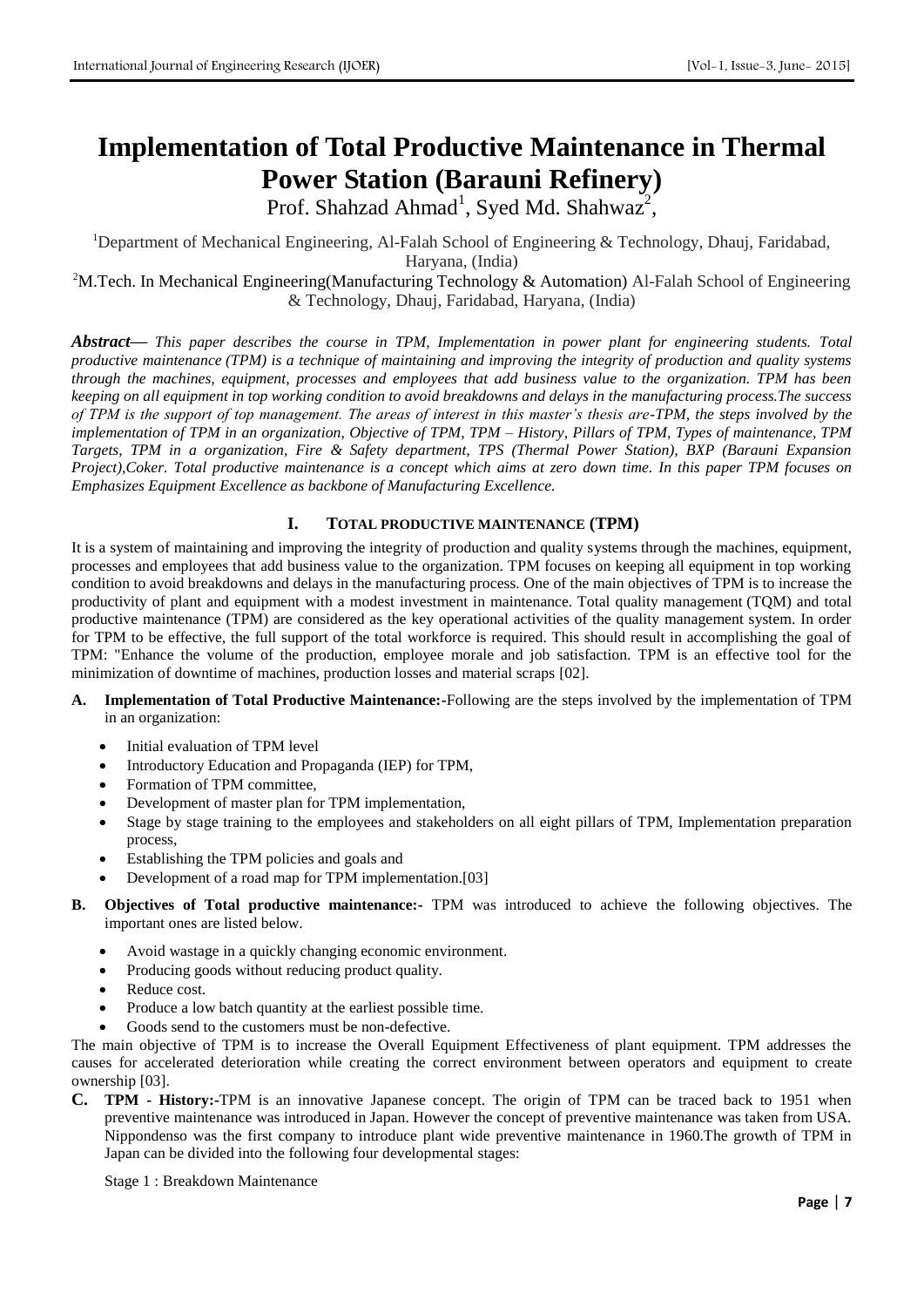Stage 2 : Preventive Maintenance

Stage 3 : Productive Maintenance

Stage 4 : TPM

**D. Definition and Distinctive Features of TPM:-**TPM is often defined as "productive maintenance involving total participation". Frequently, management misconstrues this to mean workers only and assumes that PM activities are to be carried out autonomously on the floor. To be effective, however, TPM must be implemented on a companywide basis. Unfortunately, some firms abandon TPM because they fail to support workers fully or involve management.

A complete definition of TPM includes the following five elements:

- 1. TPM aims to maximize equipment effectiveness (over all effectiveness).
- 2. TPM establishes a thorough system of PM for the equipment's entire life span.
- 3. TPM is implemented by various departments (engineering, operations, maintenance).
- 4. TPM involves every single employee, from top management to workers on the floor.
- 5. TPM is based on the promotion of PM through motivation management : autonomous small group activities.

The word "total" in "total productive maintenance" has three meanings that describe the principal features of TPM:

1. Total effectiveness (referred to in point 1 above) indicates TPM's pursuit of economic

efficiency or profitability.

2. Total maintenance system (point 2) includes maintenance prevention (MP) and maintainability improvement (MI) as well as preventive maintenance.

3. Total participation of all employees (points 3,4, and 5) includes autonomous maintenance by operators through small group activities.

The first principal feature of TPM, "total effectiveness" or "profitable PM", is also emphasized in predictive and productive maintenance.

The second feature, a "total maintenance system," is another concept first introduced during the productive maintenance era. It establishes a maintenance plan for the equipment's entire lifespan and includes maintenance prevention (MP: maintenance-free design), which is pursued during the equipment design stages. Once equipment is assembled, a total maintenance system requires preventive maintenance (PM: preventive medicine for equipment) and maintainability improvement (MI : repairing or modifying equipment to prevent breakdowns and facilitate ease of maintenance).

The last feature, "autonomous maintenance by operators" (small group activities), is unique to TPM.

In American-style PM (also in India), the maintenance department is generally responsible for carrying out PM. This reflects the concept of division of labour, an important feature of American labour unions, Japanese-style PM, or TPM, on the other hand, relies on everyone's participation, particularly autonomous maintenance by operators. If a company is already practicing productive maintenance, TPM can be adopted easily by adding autonomous maintenance by operators to the existing system. If a company has not yet implemented preventive or productive maintenance, however, a sudden shift from breakdown maintenance to TPM will be extremely difficult, although not impossible.[05]

#### **Nine Essentials of TPM**

- 1) Self maintained work place
- 2) Elimination of the 6 big losses
- 3) Zero Breakdowns
- 4) Zero Defects
- 5) Optimal life and availability of tools
- 6) Self-improvement
- 7) Short production-development time and low machine life cost
- 8) Productivity in indirect departments
- 9) Zero Accidents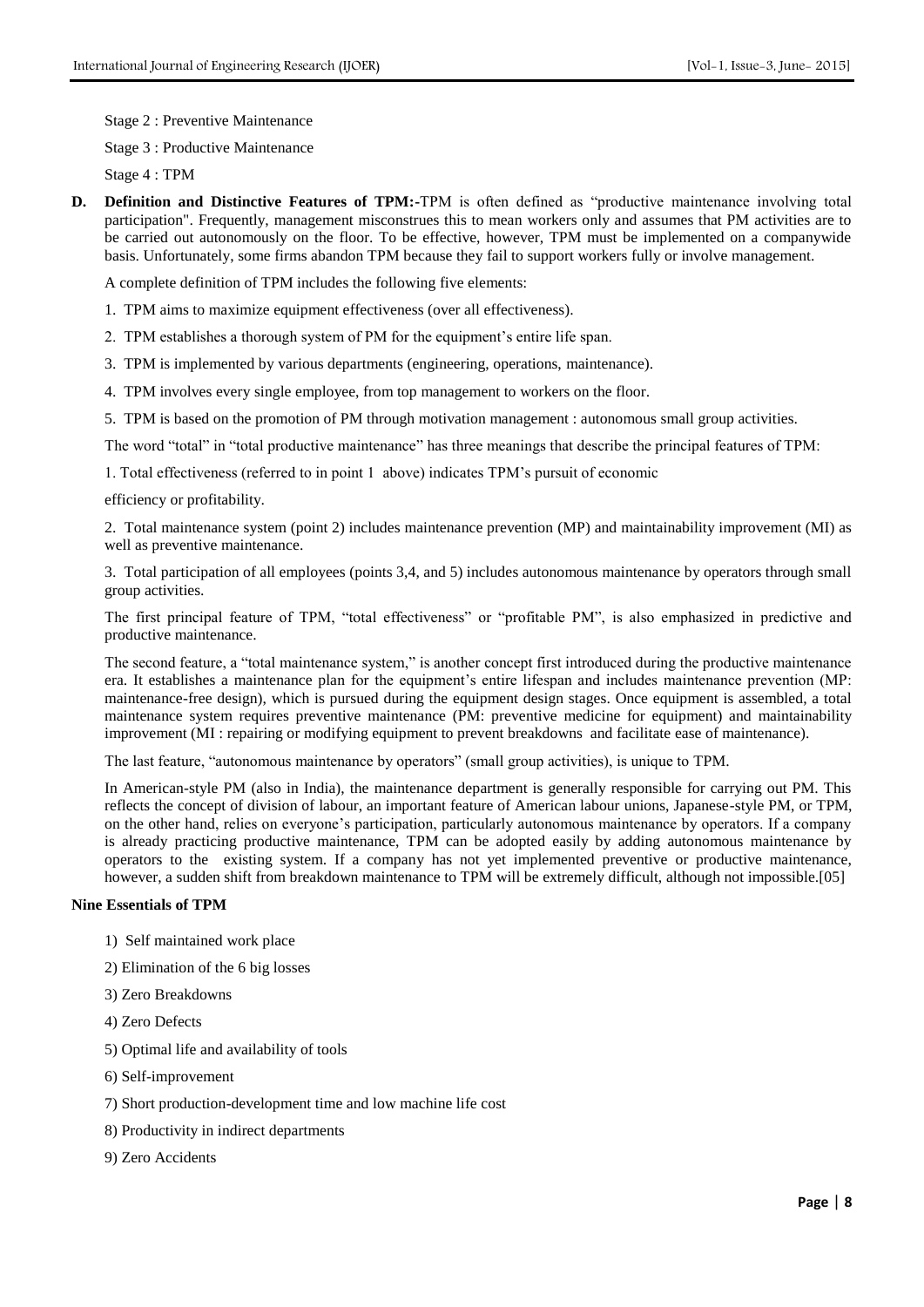#### **Types of maintenance :-**

**1. Breakdown maintenance:-**It means that people waits until equipment fails and repair it. Such a thing could be used when the equipment failure does not significantly affect the operation or production or generate any significant loss other than repair cost.

**2. Preventive maintenance ( 1951 ):-**It is a daily maintenance ( cleaning, inspection, oiling and re-tightening ), design to retain the healthy condition of equipment and prevent failure through the prevention of deterioration, periodic inspection or equipment condition diagnosis, to measure deterioration. It is further divided into periodic maintenance and predictive maintenance. Just like human life is extended by preventive medicine, the equipment service life can be prolonged by doing preventive maintenance.

**2(a). Periodic maintenance (Time based maintenance - TBM):-**Time based maintenance consists of periodically inspecting, servicing and cleaning equipment and replacing parts to prevent sudden failure and process problems.

**2(b). Predictive maintenance:-**This is a method in which the service life of important part is predicted based on inspection or diagnosis, in order to use the parts to the limit of their service life. Compared to periodic maintenance, predictive maintenance is condition based maintenance. It manages trend values, by measuring and analyzing data about deterioration and employs a surveillance system, designed to monitor conditions through an on-line system.

**3. Corrective maintenance (1957):-**It improves equipment and its components so that preventive maintenance can be carried out reliably. Equipment with design weakness must be redesigned to improve reliability or improving maintainability

**4. Maintenance prevention (1960):-**It indicates the design of new equipment. Weakness of current machines are sufficiently studied (on site information leading to failure prevention, easier maintenance and prevents of defects, safety and ease of manufacturing) and are incorporated before commissioning a new equipment.

# **II. METHODOLOGY**

# **Steps in introduction of TPM in a organization**

#### **Step A - PREPARATORY STAGE :**

**STEP 1 - Announcement by Management to all about TPM introduction in the organization:** Proper understanding, commitment and active involvement of the top management in needed for this step. Senior management should have awareness programmes, after which announcement is made to all. Publish it in the house magazine and put it in the notice board. Send a letter to all concerned individuals if required. [3].

**STEP 2 - Initial education and propaganda for TPM:** Training is to be done based on the need. Some need intensive training and some just an awareness. Take people who matters to places where TPM already successfully implemented. [3]

**STEP 3 - Setting up TPM and departmental committees:** TPM includes improvement, autonomous maintenance, quality maintenance etc., as part of it. When committees are set up it should take care of all those needs. [3]

**STEP 4 - Establishing the TPM working system and target:** Now each area is benchmarked and fix up a target for achievement [3].

**STEP 5 - A master plan for institutionalizing:** Next step is implementation leading to institutionalizing wherein TPM becomes an organizational culture. Achieving PM award is the proof of reaching a satisfactory level [3].

**STEP B - <b>INTRODUCTION STAGE:** This is a ceremony and we should invite all. Suppliers as they should know that we want quality supply from them. Related companies and affiliated companies who can be our customers, sisters concerns etc. Some may learn from us and some can help us and customers will get the communication from us that we care for quality output. [3]

**STAGE C – IMPLEMENTATION:** In this stage eight activities are carried which are called eight pillars in the development of TPM activity. Of these four activities are for establishing the system for production efficiency, one for initial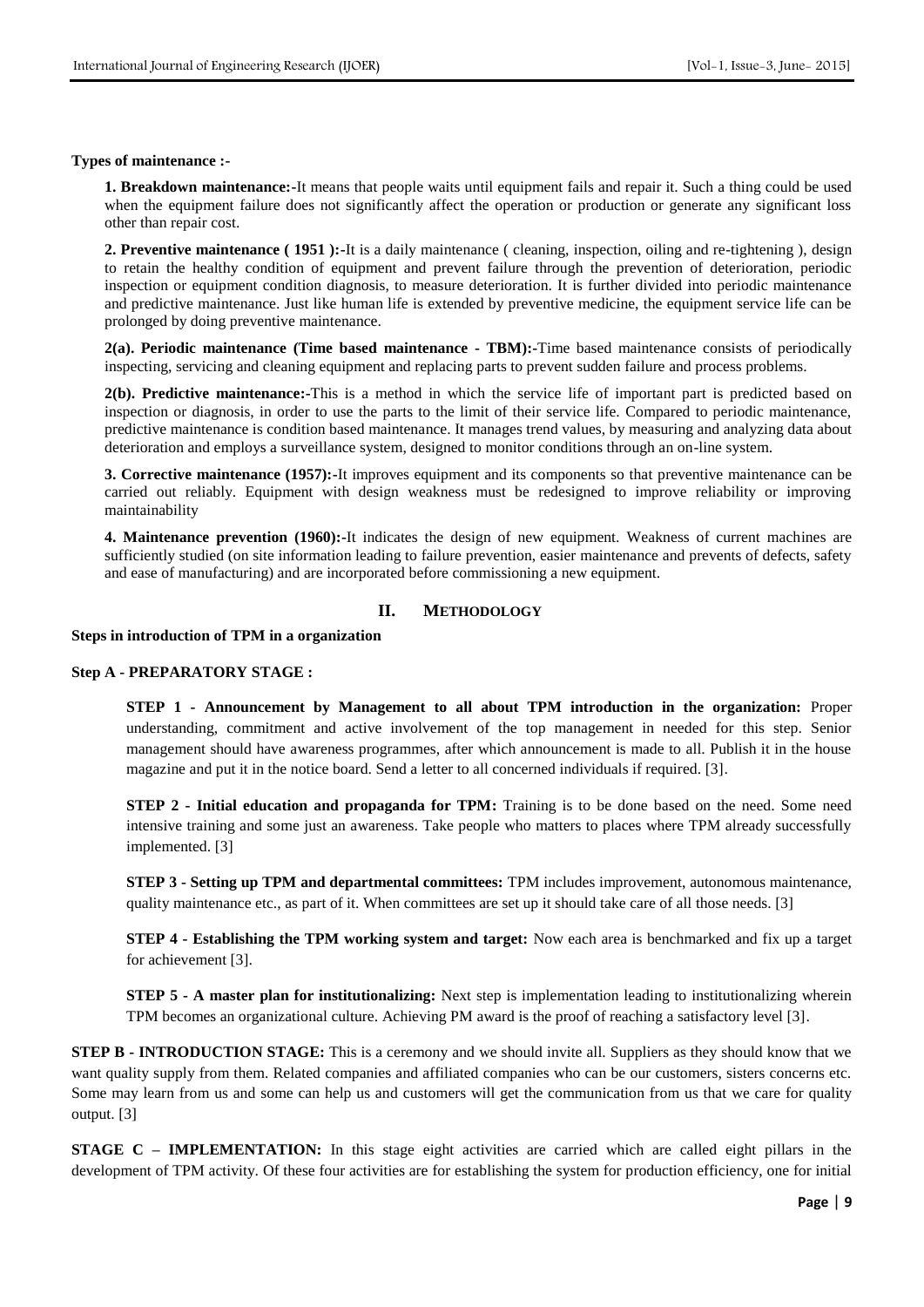control system of new products and equipment, one for improving the efficiency of administration and are for control of safety, sanitation as working environment [3].

**STAGE D - INSTITUTIONALISING STAGE:** By all there activities one would has reached maturity stage. Now is the time for applying for PM award. Also think of challenging level to which you can take this movement.

# **III. EIGHT PILLARS OF TPM**

- **1.** FIVE 'S' 5-S
- **2.** AUTONOMOUS MAINTENANCE
- **3.** KAIZEN
- **4.** PLANNED MAINTENANCE
- **5.** QUALITY MAINTENANCE
- **6.** EDUCATION & TRAINING
- **7.** OFFICE TPM
- **8.** SAFETY, HYGIENE AND ENVIRONMENT CONTROL.
- **1. PILLAR 1 - 5S :** TPM starts with 5S. Problems cannot be clearly seen when the work place is unorganized. Cleaning and organizing the workplace helps the team to uncover problems. Making problems visible is the first step of improvement.

| <b>JAPANESE TERM</b> | <b>ENGLISH</b><br><b>TRANSLATION</b> | <b>EQUIVALENT 'S' TERM</b> |
|----------------------|--------------------------------------|----------------------------|
| Seiri                | Organisation                         | Sort                       |
| <b>Seiton</b>        | <b>Tidiness</b>                      | Systematise                |
| Seiso                | Cleaning                             | Sweep                      |
| Seiketsu             | Standardisation                      | Standardise                |
| Shitsuke             | Discipline                           | Self – Discipline          |

**2. PILLAR 2 - JISHU HOZEN ( AUTONOMOUS MAINTENANCE ) :** This pillar is geared towards developing operators to be able to take care of small maintenance tasks, thus freeing up the skilled maintenance people to spend time on more value added activity and technical repairs. The operators are responsible for upkeep of their equipment to prevent it from deteriorating.

## **POLICY :**

- Uninterrupted operation of equipments.
- Flexible operators to operate and maintain other equipments.
- Eliminating the defects at source through active employee participation.
- Stepwise implementation of JH activities.
- **3. PILLAR 3 - KAIZEN:** "Kai" means change, and "Zen" means good ( for the better ). Basically kaizen is for small improvements, but carried out on a continual basis and involve all people in the organization. Kaizen is opposite to big spectacular innovations. Kaizen requires no or little investment. The principle behind is that "a very large number of small improvements are move effective in an organizational environment than a few improvements of large value. This pillar is aimed at reducing losses in the workplace that affect our efficiencies. By using a detailed and thorough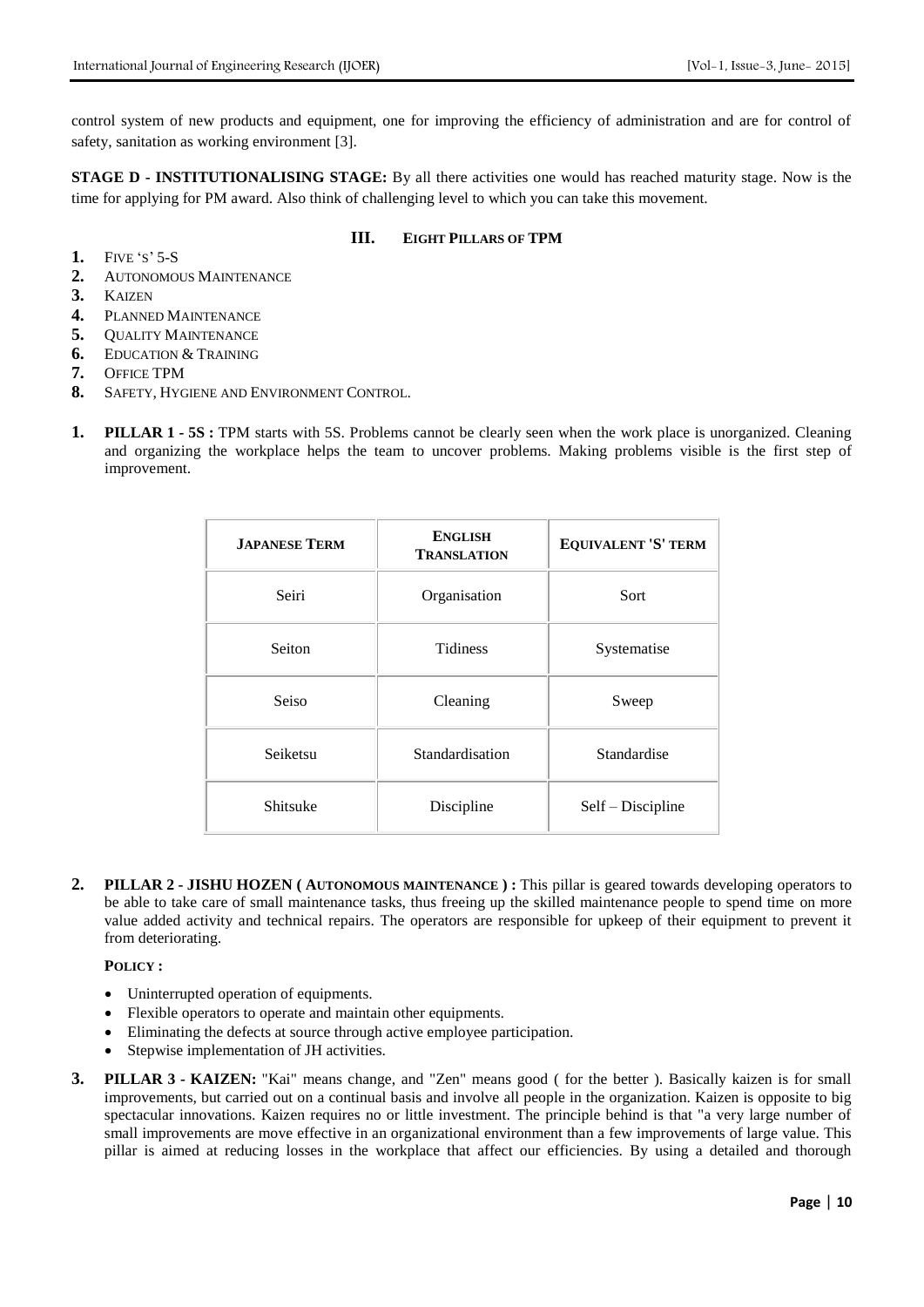procedure we eliminate losses in a systematic method using various Kaizen tools. These activities are not limited to production areas and can be implemented in administrative areas as well.

## **KAIZEN POLICY:**

- Practice concepts of zero losses in every sphere of activity.
- relentless pursuit to achieve cost reduction targets in all resources
- Relentless pursuit to improve over all plant equipment effectiveness.
- Extensive use of PM analysis as a tool for eliminating losses.
- Focus of easy handling of operators.
- **4. PILLAR 4 - PLANNED MAINTENANCE:** It is aimed to have trouble free machines and equipments producing defect free products for total customer satisfaction. This breaks maintenance down into 4 "families" or groups which was defined earlier.
	- Preventive Maintenance
	- Breakdown Maintenance
	- Corrective Maintenance
	- Maintenance Prevention

With Planned Maintenance we evolve our efforts from a reactive to a proactive method and use trained maintenance staff to help train the operators to better maintain their equipment.

#### **POLICY:**

- Achieve and sustain availability of machines
- Optimum maintenance cost.
- Reduces spares inventory.
- Improve reliability and maintainability of machines.
- **5. PILLAR 5 - QUALITY MAINTENANCE** : It is aimed towards customer delight through highest quality through defect free manufacturing. Focus is on eliminating non-conformances in a systematic manner, much like Focused Improvement. We gain understanding of what parts of the equipment affect product quality and begin to eliminate current quality concerns, then move to potential quality concerns. Transition is from reactive to proactive (Quality Control to Quality Assurance).

QM activities is to set equipment conditions that preclude quality defects, based on the basic concept of maintaining perfect equipment to maintain perfect quality of products. The condition are checked and measure in time series to very that measure values are within standard values to prevent defects. The transition of measured values is watched to predict possibilities of defects occurring and to take counter measures before hand.

#### **POLICY:**

- Defect free conditions and control of equipments.
- QM activities to support quality assurance.
- Focus of prevention of defects at source
- Focus on poka-yoke. ( fool proof system )
- In-line detection and segregation of defects.
- Effective implementation of operator quality assurance.
- **6. PILLAR 6 - TRAINING :** It is aimed to have multi-skilled revitalized employees whose morale is high and who has eager to come to work and perform all required functions effectively and independently. Education is given to operators to upgrade their skill. It is not sufficient know only "Know-How" by they should also learn "Know-why". By experience they gain, "Know-How" to overcome a problem what to be done. This they do without knowing the root cause of the problem and why they are doing so. Hence it become necessary to train them on knowing "Know-why". The employees should be trained to achieve the four phases of skill. The goal is to create a factory full of experts. The different phase of skills are
	- Phase 1 : Do not know.
	- Phase 2 : Know the theory but cannot do.
	- Phase 3 : Can do but cannot teach
	- Phase 4 : Can do and also teach.

## **POLICY :**

- Focus on improvement of knowledge, skills and techniques.
- Creating a training environment for self learning based on felt needs.
- Training curriculum / tools /assessment etc conductive to employee revitalization
- Training to remove employee fatigue and make work enjoyable.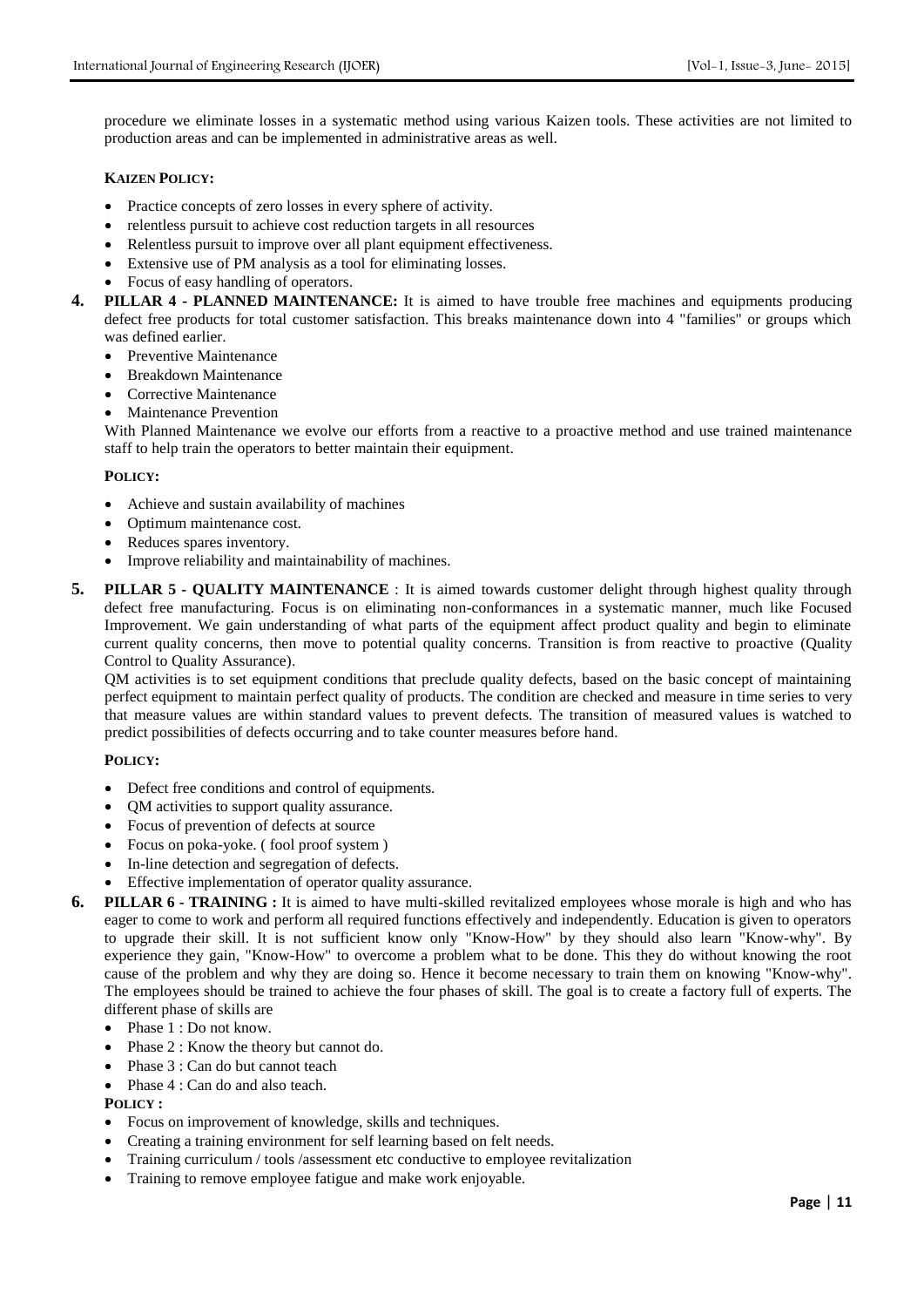# **TARGET :**

- Achieve and sustain downtime due to want men at zero on critical machines.
- Achieve and sustain zero losses due to lack of knowledge / skills / techniques
- Aim for 100 % participation in suggestion scheme.
- **7. PILLAR 7 - OFFICE TPM :** Office TPM should be started after activating four other pillars of TPM (JH, KK, QM, PM). Office TPM must be followed to improve productivity, efficiency in the administrative functions and identify and eliminate losses. This includes analyzing processes and procedures towards increased office automation. Office TPM addresses twelve major losses. They are
	- Processing loss
	- Cost loss including in areas such as procurement, accounts, marketing, sales leading to high inventories
	- Communication loss
	- Idle loss
	- Set-up loss
	- Accuracy loss
	- Office equipment breakdown
	- Communication channel breakdown, telephone and fax lines
	- Time spent on retrieval of information
	- Non availability of correct on line stock status
	- Customer complaints due to logistics
	- Expenses on emergency dispatches/purchases

## **8. PILLAR 8 - SAFETY, HEALTH AND ENVIRONMENT: TARGET:**

- Zero accident,
- Zero health damage
- Zero fires.

In this area focus is on to create a safe workplace and a surrounding area that is not damaged by our process or procedures. This pillar will play an active role in each of the other pillars on a regular basis.A committee is constituted for this pillar which comprises representative of officers as well as workers. The committee is headed by Senior vice President ( Technical ). Utmost importance to Safety is given in the plant. Manager (Safety) is looking after functions related to safety. To create awareness among employees various competitions like safety slogans, Quiz, Drama, Posters, etc. related to safety can be organized at regular intervals [05].

The function of Fire & Safety department is to reduce losses in terms of Machine, Men, Material and Environment because of fire, accident, near miss incident, dangerous occurrence and disaster by assisting in development of safe/ suitable working environment, adopting established procedure for critical and emergency operation, giving necessary guidance to PLANT and contractor employees and tackling the emergency situations in shortest possible time.Two wings carry out above activities : (1).Fire Protection Wing, and (2).Safety Wing.

## **GENERAL SAFETY RULES OF BARAUNI REFINERY:-**

- No match box/lighter/mobile phone/two wheeler is allowed in the Refinery.
- Smoking is not allowed in the Refinery except at designated places.
- No one is allowed in battery areas of the Refinery with loose clothing and without shoes.
- No one is allowed in battery areas of the Refinery without helmet with chinstrap in place.
- No vehicle is allowed in the Refinery without approved spark arrestor fitted in the exhaust pipe.
- Vehicle should follow the speed limit of 25 Km/Hr inside the Refinery.
- No visitor is allowed inside any operational plant/unit area without the permission of the Area-in charge.
- No photography/videography is allowed without permission.
- No maintenance work should be started without proper work permit & clearance
- Separate permission should be taken for working inside confined place and working at height. Separate permit also
- to be taken for excavation work, radiography and the area must be barricaded.
- Use safety belt if you are working above 2 Meters from ground level.
- Do not walk on pipelines or false ceilings.
- Do not stand below suspended load or under the boom of a crane while it is in use
- Do not tamper with fire fighting equipment and do not use fire hydrant water other than fire fighting.
- Report all sub-standard conditions/acts, incident/accidents to the Area in charge/Shift in charge and fire & Safety
- Department (Tel no.:333/7777, 301, 5998). Report the same to Fire & Safety section through prescribed format.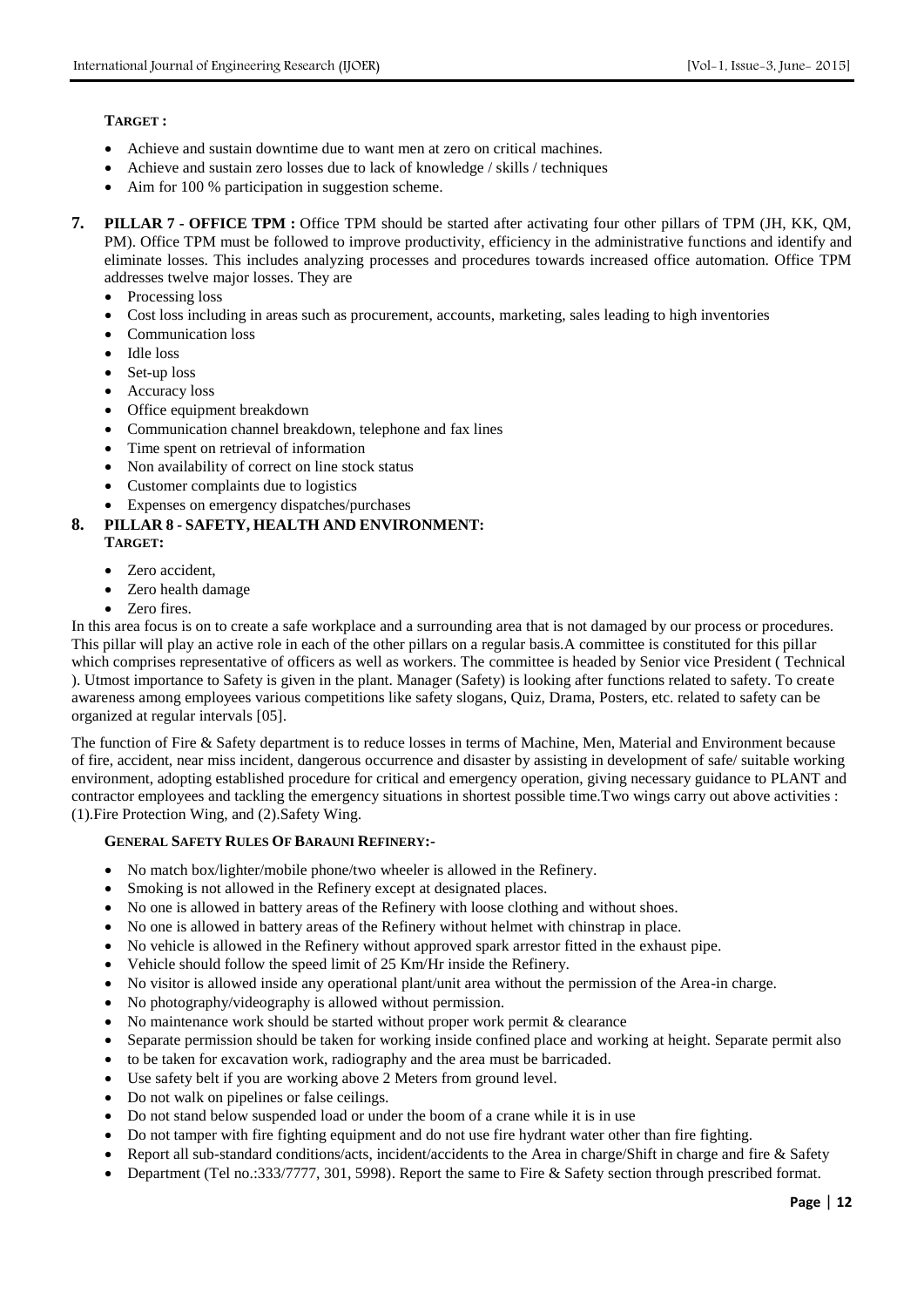• In case of toxic gas release, assemble at designated locations i.e. assembly points.[20]

# **IV. THERMAL POWER STATION(TPS)**

- Introduction
- Boiler
- Turbine
- De-Mineralised Water Plant
- Steam Generation Plant
- Turbo-Generator Unit
- Cooling Tower

Barauni refinery has its own thermal power station for production of steam and electricity. TPS is very important unit of Barauni refinery. The generated electricity is consumed by refinery, township and site colony. It also takes power from BTPS for emergency need. Thermal energy is converted into electrical energy. Fuel for steam generators comes from AVU units. Steam generated in boilers at high pressure is dropped on turbine blades, which is coupled to the rotor of the generator. The magnetic field in the generator is produced by the Exciter. As per the right hand rule, electricity is produced is produced. Some salient features of TPS (CPP), Barauni refinery are following :

- There are four Russian boilers and a new boiler of IJT Company Ltd. being installed. All are water tube boilers.
- It has two Russian turbo generators TG-1 & TG-2 each of capacity 12 MW and one Indian turbo generator made by BHEL, Hyderabad of capacity 12.5 MW.
- Water is treated in DM plant after artesian well storage for steam generation in boilers.
- Circulation water is cooled in Cooling Tower system.
- Circulating water is used to cool the turbine.
- It has two Gas Turbines of capacity 20 MW each.
- Steam is delivered to various units like Turbine, Processing on their demand pressure and quality.

**BOILER:-**Boiler is a stem generating unit used for producing, furnishing and recovering heat together with the apparatus for transferring the heat, so made available to the fuel being heated and vaporized. There are five boilers in the refinery out of which four are Russian made while the fifth one is Isaac John Thompson (IJT): IWT 6001. The four Russian boilers have combined chimney and a common header. Fuel is furnace oil and refinery gas.[1]

**Types of boilers:-**Boilers are mainly classified into two classes :

- 1. Smoke tube boiler
- 2. Water tube boiler

# **TURBINE**

There are total five turbines in the Thermal Power Station. Three steam turbines and two gas turbines are there. Two steam turbines are Russian made while one TG-3 is made by BHEL, Hyderabad. The two Gas turbines are made by GE (General Electric).[1]

## **DIMNERALISED WATER PLANT**

DM plant takes raw water from artesian well and removes mineral present in it to supply pure distilled water. A block diagram showing different water treatment processes is shown as :

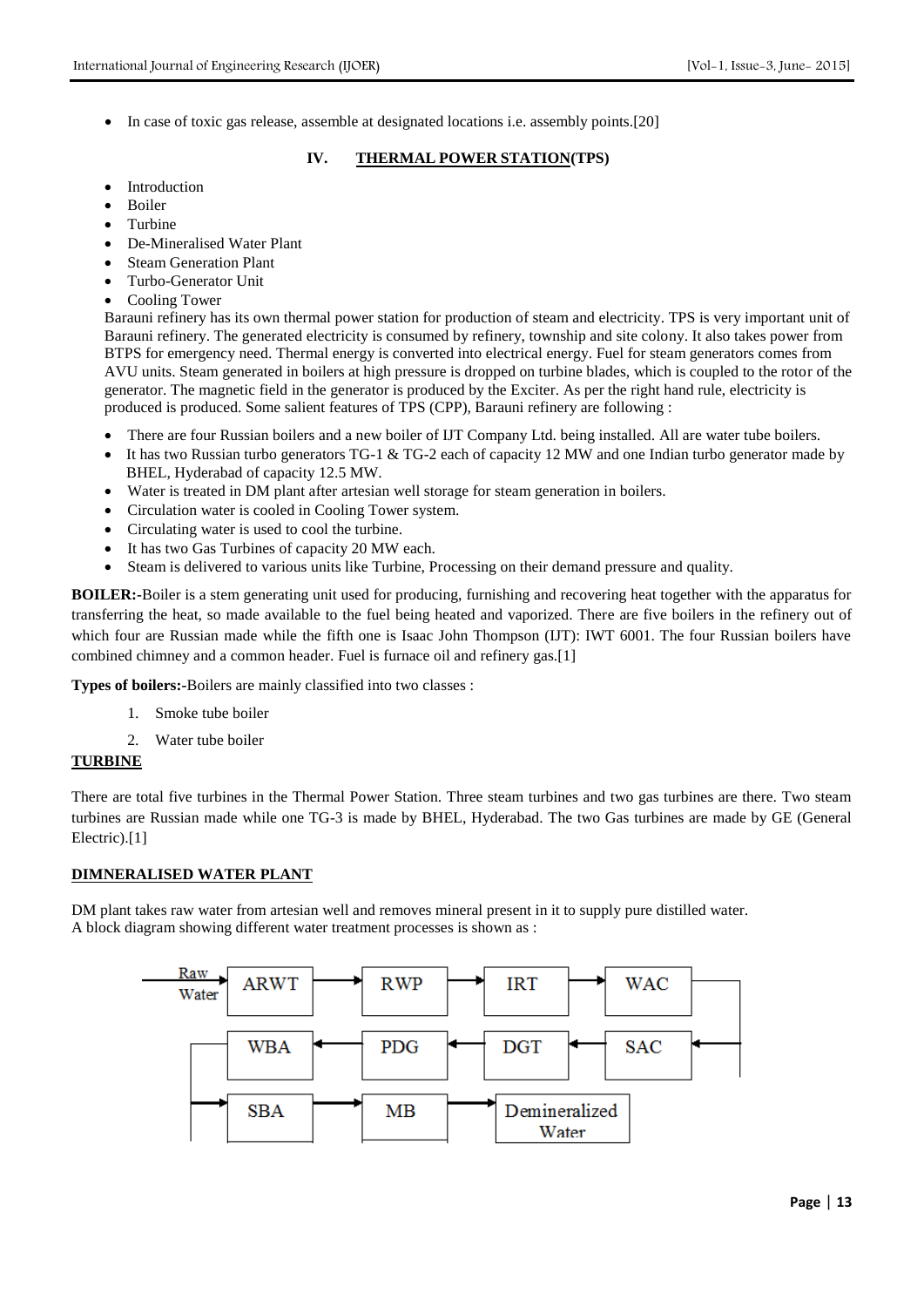Where :

- ARWT = Aerated Water Tank
- RWP = Raw Water Pump
- IRT = Iron Removal Tank
- $WAC =$  Weak Acid Cation Exchanger
- SAC = Strong Acid Cation Exchanger
- $DGT = Dee$ assed Tank
- DGP = Degassed Pump
- WBA = Weak Base Anion Exchanger
- $SBA =$ Strong Base Anion Exchanger<br>MB = Mixed Bed
- $=$  Mixed Bed

**COKER UNIT:-** From the operational point of view the Delayed Coker unit is divided into following sections

- Feed Handling and Preheat
- Furnace
- Coke chamber
- Ouench column
- Fractionator and Strippers
- Quench, Flushing & Instrument Purge Oil System[20].

**Barauni Expansion Project(Bxp):-** The main section of BXP are given as

- RFCCU
- **CRU**
- DHDT
- HGU
- $\bullet$  SRU[20]

**Residue Fluidised Catalytic Cracking Unit(Rfccu**):-The main product of cracking reaction in a fluid catalytic cracking (FCC) reactor are-

- Absorber Gas
- Liquified Petroleum Gas (LPG)
- Heavy Naptha
- Light cycle Oil (LCO)
- Heavy cycle oil (HCO)
- Slurry oil[20]

**Catalytic Cracking Unit(Cru):-**To get motor spirit of low lead and high octane number, the Catalytic Reformer Unit is setup at Barauni Refinery in 1990. The plant is having following facilities:

- Naphtha Splitter Unit
- Naphtha Hydro Treater Unit
- Catalytic Reformer Unit
- Feed and Hydro-Treated Naphtha Storage Facility
- Circulating Water Facility.
- Compressed Air & PSA system
- Hydrogen Storage & Un-loading Facility.
- Flare System[20]

**Diesel Hydrotreatment Unit(Dhdt):-**Petroleum fraction contains various amount of naturally occurring contaminants including organic sulfur, nitrogen, and metals compounds.The hydrotreater unit is designed to improve the Diesel cetane number to 48.5(min) while meeting the diesel stability specification of 1.6 mg/100ml(max) and reducing sulfur content to 0.2wt%. Future provisions are considered in this unit to produce HSD of cetane no.51 and further reduction of sulfur content to 0.05wt%. The two features of Hydro treating Process and refining reactions.The desired degree of hydro treating is obtained by processing the feedstock over a fixed bed of catalyst in the presence of large amounts of hydrogen at temperatures and pressures dependent on the nature of the feed and the amount of contaminant removal required [20,21].

**Hydrogen Generation Unit (Hgu):-**A Hydrogen Unit with a nominal capacity of 34,000 metric tones per annum of hydrogen is included in the processing scheme of Barauni Refinery. The primary objective of the Hydrogen Unit is to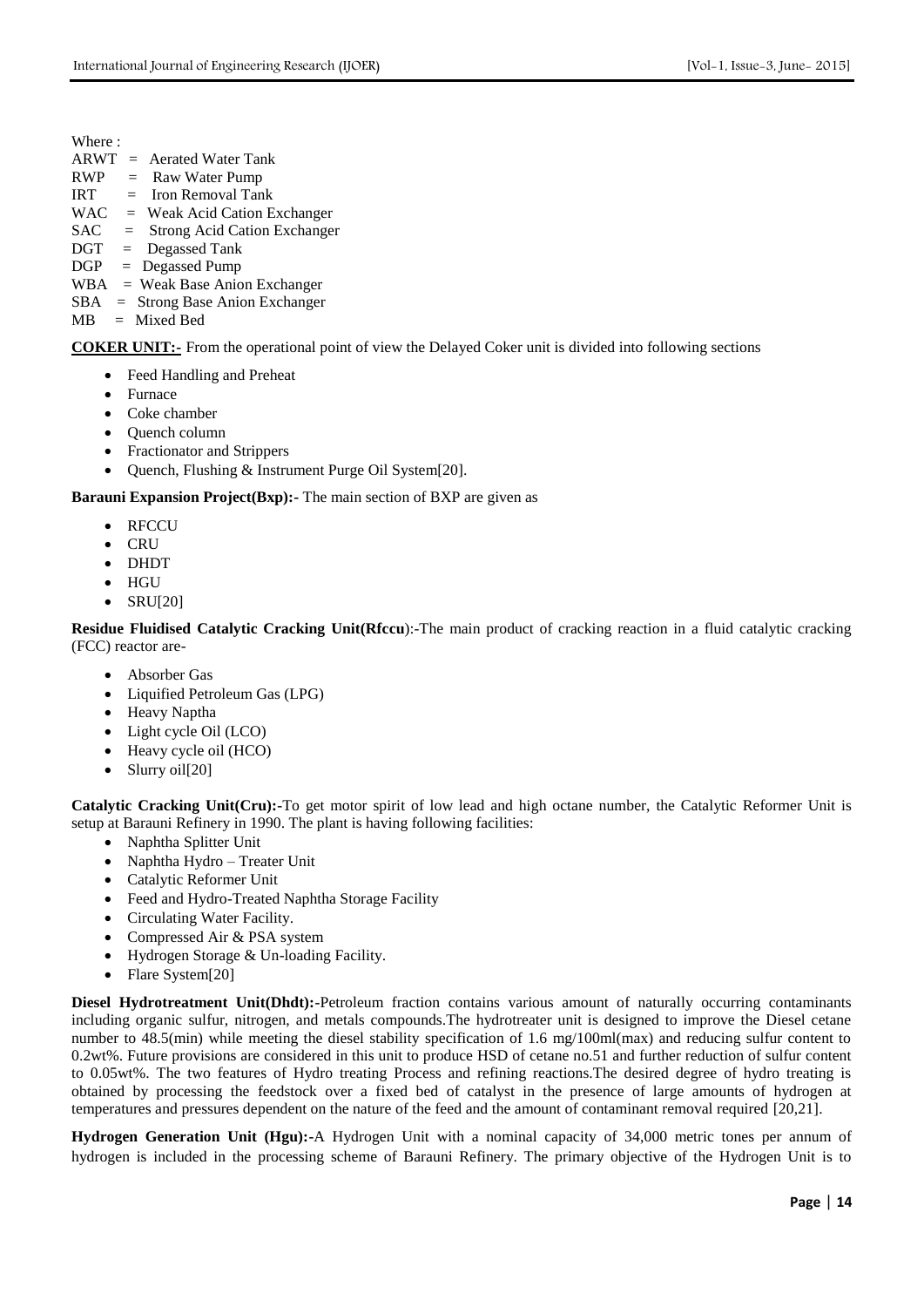produce hydrogen of 99.9-vol % purity to meet the hydrogen requirement of the Hydro treating Unit. The main sections of HGU are: -

- Hds Section
- Reformer
- Mt Shift Section
- PSA Section[20,23]

**Sulphur Recovery Unit(Sru):-**The purpose of this unit is to receive H2S from ARU and SWS and convert it to elemental Sulphur using clause reaction, followed by super clause reaction. This liquid Sulphur is converted to solid form in the Sulphur yard. The Sulphur Recovery Unit (Unit 706) in Barauni Refinery consists of two trains 706-1 (Train 1) & 706-2 (Train 2) of 40 MT/day capacities each with 10 % design margin. The guaranteed turndown for SRU is 30 % (or 13.3 MT/day) based on the design base case feed gas rate (110 %) and12 composition as given below. The feed gas to SRU is a mixture of the "Acid Gas ex ARU" and the "Sour Gas ex SWSU". Each train in designed for 2738 kg/hr of feed [20,21,23].

## **V. RESULT & CONCLUSION**

TPM has keeping on all equipment in top working condition to avoid breakdowns and delays in the manufacturing process and power plant. Today, with competition in industry at an all time is high; TPM may be the only thing that stands between success and total failure for some companies. It has been proven to be a program that works. It can be adapted to work not only in industrial plants, but in construction, building maintenance, transportation, and in a variety of other situations. Employees must be educated and convinced that TPM is not just another "program of the month" and that management is totally committed to the program and the extended time frame necessary for full implementation. If everyone involved in a TPM program does his or her part, an unusually high rate of return compared to resources invested may be expected. [Total](http://en.wikipedia.org/wiki/Total_quality_management)  [quality management](http://en.wikipedia.org/wiki/Total_quality_management) (TQM) and total productive maintenance (TPM) are considered as the key operational activities of the quality management system. In order for TPM to be effective, the full support of the total workforce is required. This should result in accomplishing the goal of TPM: "Enhance the volume of the production, employee morale and job satisfaction. I have done the work on TPM in Power Inframech Pvt. Ltd. Jamshedpur as well as other industries like IOCL Barauni Refinery Begusarai and ITC Munger.

#### **REFERENCES**

- [1] Operation and maintenance of boiler and ESP & operation,maintenance and troubleshooting of centrifugal pump.B.Tech. Industrial training report in mechanical & automation engineering By Syed Md. Shahwaz-MA/10/07.D
- [2] Industrial Engg and Production Management by M.Mahajan
- [3] Implementation of Total Productive Maintenance on Boiler By Amit Borikar1, Ankit P. Shingare1, Jay R. Sarnaik1, Avinash G. Bhusari1 1Mechanical, J.D.I.E.T. YAVATMAL/S.G.B.A.U., INDIA.
- [4] Total Productive Maintenance of a Thermal System (Steam Power Plant) By Shiv Kumar Sharma, Abhishek Jain, Rakesh Kumar Jain.
- [5] ROLE OF TOTAL PRODUCTIVITY MAINTENANCE IN POWER PLANT PERFORMANCE BY PROF. J.A. KAGAL IIPE
- [6] Improving maintenance efficiency at AstraZeneca through increased use of TPM By Jonas Bergsman Anders Häll
- [7] Maintenance management for effective operations management at Matimba Power Station By Oufa Ernest Mutloane
- [8] Power Plant Engineering by Arrora and Domqunduar
- [9] R.K. Jain ; Production Technology,
- [10] Dale H. Besterfield; Total Quality Management
- [11] Lal H.; Total Quality Management A Practice Approach, New Delhi, New Age International Publishers, 1995.
- [12] Rao A. L.; Bharani M.; Madhu Y.; Sankar G.G.; Total Quality Management.
- [13] Hashmi K.; Introduction and Implementation of Total Quality Management.
- [14] Ahuja, I.P.S. & Khamba, J.S. (2008a). An evaluation of TPM initiatives in Indian industry for enhanced manufacturing performance.International Journal of Quality & Reliability Management, 25(2), 147-72.
- [15] Ahuja, I.P.S. & Khamba, J.S. (2008b). Justification of total productive maintenance initiatives in Indian manufacturing industry for achieving core competitiveness.Journal of Manufacturing Technology Management, 19(5), 645–669.
- [16] Bhadury, B. (2000). Management of productivity through TPM. Productivity, 41(2), 240-51.
- [17] Dunn, R. (1988). Maintenance update–88. Plant Engineering, 42(8), 60-62.
- [18] Eti, M.C., Ogaji,S.O.T. &Probert, S.D. (2006). Reducing the cost of preventive maintenance (PM) through adopting a proactive reliability-focused culture. Applied Energy, 83, 1235-1248.